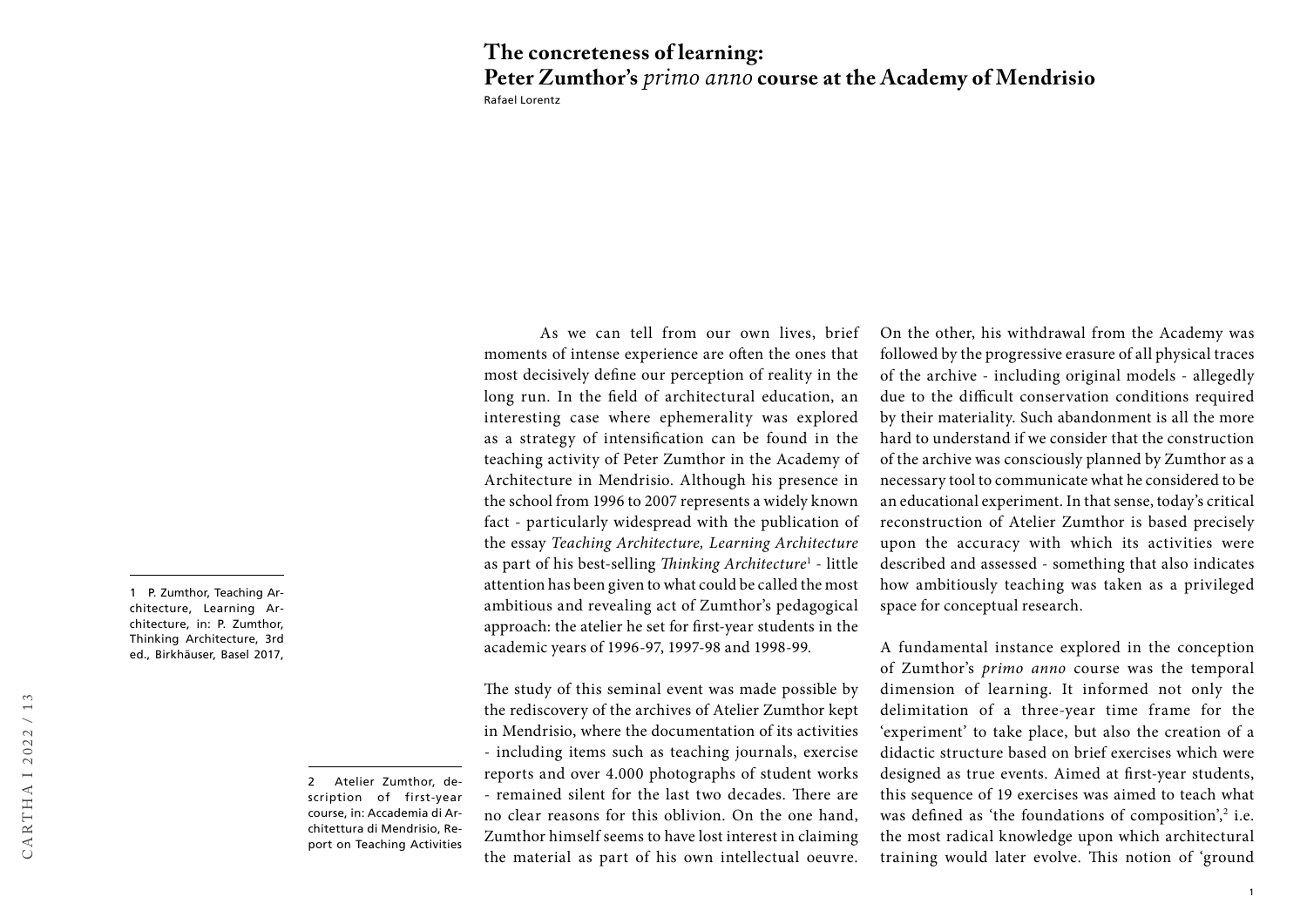3 Stemming from Latin concrètus (past participle of concrèscere, meaning 'to condensate'), the word concrete relates not only to physical matter, but indicates the



zero' represented for Zumthor an unique opportunity to develop a didactic that intentionally avoided all kinds of academicism - doomed as something 'abstract' and therefore non-reliable - by assuming a 'concrete' approach whose legitimacy stemmed from its 'self-evident' condition. Taken as architecture's primary quality, 'to be concrete' stood thus as the conceptual cornerstone of Atelier Zumthor, defining a phenomenological approach in which all instances of the educational process were constantly referred to the student's experience of the world.<sup>3</sup>

This is visible, for instance, in the emphasis given to sensory perception as a fundamental theme of the course. Particularly evident in the structure of the first year, many of the proposed exercises were developed with the intention of making students aware of the value of their five senses. In that regard, it might be said that their own bodies represented a central instrument in the atelier, explored as main mediators between the project and the object's factual qualities. Besides this instrumental frame, the absence of external references to validate students' work seems to have also lent a particular importance to authoriality as a project's positive and expected value. In other words, while institutionalized training in many architecture schools tends to promote equal and standardized education - often understood as their main duty - every activity of Atelier Zumthor was aimed at encouraging students to explore personal expression as a necessary quality of design.

An illustrative example of the atelier's structure can be found in the sequence of exercises developed along its inaugural year. The first exercise, called *The personal construction module* (A), required students to build a block with given dimensions using a material that should tell the content of a personal experience. The apparent simplicity of the task condensed a much deeper process, starting from the selection of a biographical memory to

be presented, then followed by the identification of the role played by a specific materiality in its conception. A former student told how, from the experience of penetrating a grass field as a child, he produced a block built as a dense weave of grass branches. Another student, whose memory was that of walking on a melting sidewalk during a hot summer day, built a block entirely made of asphalt. Important, however, was not the material itself, but the effective experience it could convey, bringing characteristics like scent and touch to be central components of the constructive challenge. Therefore, the grass block should contain the scent of a spring Alpine morning, just as the second one had to smell like melting asphalt. The exercise's fulfillment was assessed in the block's capacity to communicate the content of the experience in such a way it was understandable to the entire audience. Ultimately, materiality acted as the mediator of a transformation process that translated a highly individual image into something collectively graspable.

The importance given to presentation as a moment of verification was transversal to the atelier. In *100 steps for a blind* (B), the second exercise, students should design a tunnel connecting a town to a park, imagining how a blind person could find orientation inside it. The final submission consisted of a *resonance* body - a model at 1:20 scale - which was then put to a real *sound test*. Projects tended to explore different materials and morphologies as a means to obtain different acoustic responses, as in the case where a crescent scale of voids was carved beneath a wooden floor inside the tunnel, generating a progressive change in the reverberation of steps guiding the blind walker. In *An indirect-lighting lamp* (C), a lamp should be built using a given set of materials and following a set of rules such as "the lamp must not be seen" and "use simple forms". More important, however, was the fact that the lamp was meant to work effectively, stressing how much the practical challenge stood as one of the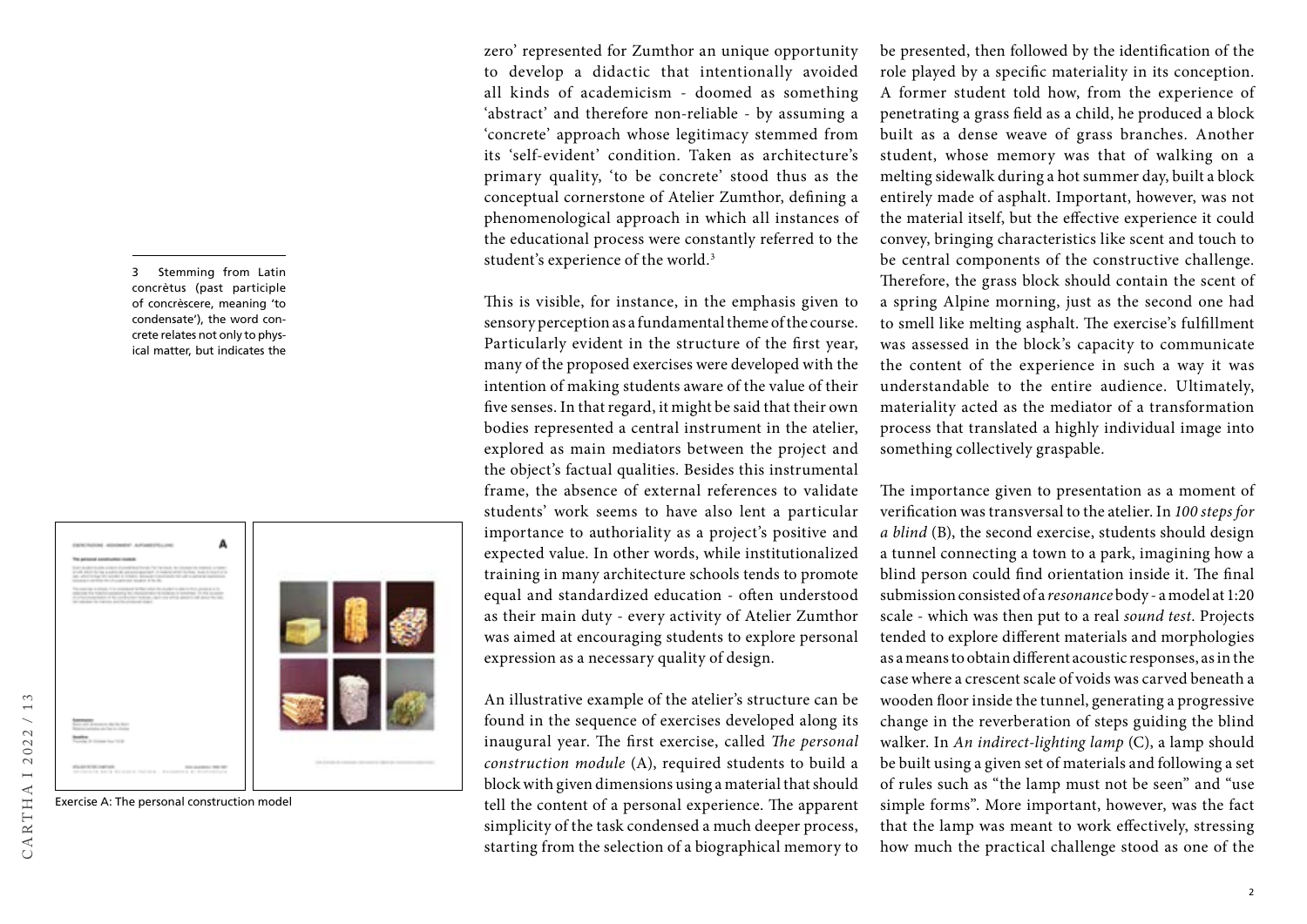

Exercise G: An intervention on place in 1:1 scale

5 Aurelio Galfetti, talking about the Academy's first year in: La Regione Ticino, May 29, 1997.

4 Atelier Zumthor AAM, Assignment of Exercise G, AAM Archives, 1997.



Exercise L: Prototype of a door handle

CARTHA I 2022 / 13

ARTHAI2022

 $13$  $\overline{\phantom{0}}$  atelier's main mottos. The closing exercise of the first semester was called *The fragrance and aroma street* (D), requiring the construction of a small shop containing a product characterized by a particular scent, in such a way designs were developed as aroma-driven strategies.

Moving on to the spring semester, a transition in complexity reached the scale of the territory in the exercise *In Situ* (F). Divided into groups, students were given a specific site to work with, representing typical situations of the school's surroundings. The *First encounter* (F1), where each student visited his place individually, was followed by *The time of the place* (F2), requiring each group to produce a series of 24 documentations of the site - hourly records made with a fixed camera during the period of a day. *An intervention on place in 1:1 scale* (G) closed Atelier Zumthor's first year, asking groups to operate a 'concrete' transformation in their sites, in such a way to "render visible or perceivable anything of their particularity".4 In what can be read as a condensed depiction of the course's didactics, students conceived their projects as interventions whose material presence was directly conditioned by a temporal narrative. This is visible in the work produced by Group C on a peripheral plot near to the highway exit to Mendrisio. It took advantage of the steep topography to design an intervention made of 300m of flexible light tube installed over the slope in the shape of a huge heart. The original form, however, could be seen only from a sighting platform on top of Monte Generoso - from the site itself, the tubes were perceived as the chaotic intertwining of light strokes. The design concept was based precisely on the changing perceptions of the landscape, and executed through the temporal experience of an audience that climbed the mountain by night to behold the glowing heart in the valley below.

This sort of ceremonial dimension was evidently present along the atelier, helping to create its own identity as

a special, unrepeatable event in itself. In fact, the deep personal involvement required by Zumthor's approach led students to adhere to his atelier - or to withdraw from it - with much more intensity than the usual experience of an architecture school. The enthusiasm that emerges both from the archive's documentation and the testimonies of former students and assistants is clearly linked to what Aurelio Galfetti referred to as "the feeling of being part of something absolutely new".5 An important part of this atmosphere of excitement stemmed from the fact that the atelier would exist only during a limited amount of time - as already mentioned, a three-year period. In that sense, the decision of repeating the course for three times had certainly some relation to the growing pace of the school itself - which at the time had not reached advanced years. However, the choice for such a specific structure also contained the ambition to delimit a reality possible to be critically observed.

The second and third years of Zumthor's *primo anno*  course shared the same basic structure of the first year described above, with conceptual exercises followed by operations at territorial scale. A slight differentiation, however, is visible in the last year, which contains not only less exercises than the others - 5 instead of 7 - but also seems to seek an approach more closely related to the nature of an architecture project. In that sense, while the second year (1997-98) was characterized by performatic exercises such as *Blue Reflections* (J) and *Prototype of a door handle* (L), in the third year (1998-99) the central object of most exercises could be identified as a building - as in *After work in the silver mine* (P) and *Monks, refugees, abandoned animals + seven stones* (S).

In spite of any parallel between the years, exercises were never repeated in Atelier Zumthor, as they represented the creative instance of the teacher's work. In that sense, it is important to mention that assistants played a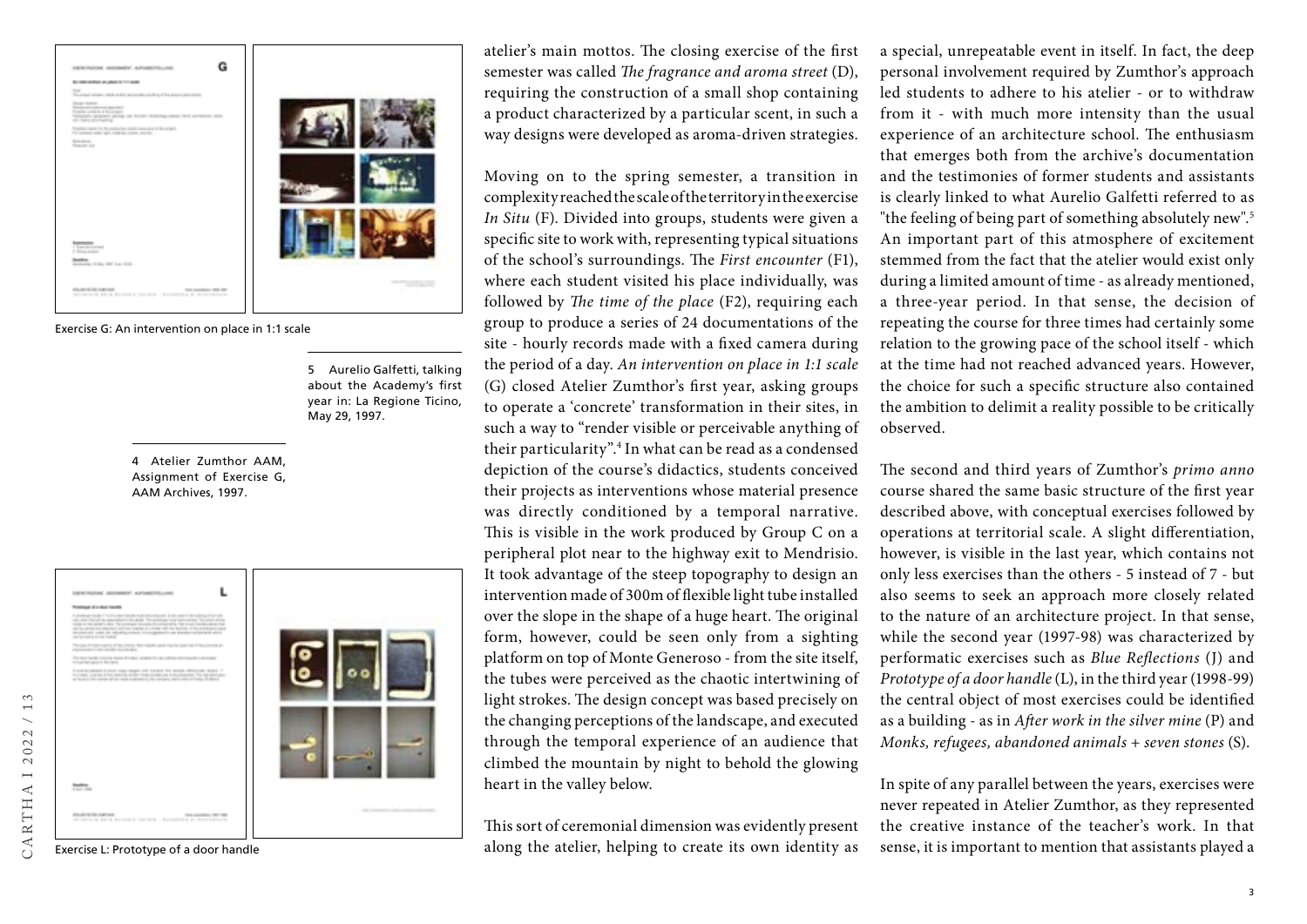

Exercise M: A tableau vivant in Laveno



central role in the atelier, not only as operational figures but really as co-authors of the educational project. The original group of assistants of Atelier Zumthor was formed by the sculptress Miguela Tamo and by the architects Thomas Durisch, Pia Durisch and Miguel Kreisler - the latter of which the one officially in charge of the atelier in Mendrisio. As the course started in the Fall semester of 1996, there was no such thing as a preconceived list of exercises. Instead, each of them was collectively conceived by Zumthor and the assistants, observing the interaction between their initial inputs and the response given by students. 6 Understanding this dynamic brings light to the archive's value as the record of a progressive reasoning, stressing how much teaching was seized by Zumthor as an opportunity for theoretical reflection. Read in reverse, the sequence of exercises reveal a set of concepts that can be found in the base of his own architecture, such as the assumption of biographical memories as a source of typical images and the use of construction as the primary form-giving process of design.

Certainly, the analysis of Atelier Zumthor as a pedagogical project must take into account the particular conditions from which it emerged. The most defining of these is the fact that Zumthor was in charge of one of the three foundational ateliers of the Academy in Mendrisio - along with Mario Botta and Aurelio Galfetti. This means that the originality of his methodology was a direct reaction to the freedom of experimentation granted both by the school's humanistic program and by the need for affirmation characteristic of a newborn institution. Looking at Zumthor's *primo anno* course from a distance of 25 years, it seems possible to say that its emphasis on the individual dimension of learning is something increasingly hard to reproduce in an educational environment progressively conditioned by standardization. At the same time, the definition of embodied perception as the discipline's

primary interface and the valorization of architecture's communicative dimension as a condition for its cultural relevance are lessons whose pertinence has only grown over the years. Considering the inevitable pressures to which all forms of education will be exposed in the near future - among which the intensification of remote teaching is only the most visible - the experience of Atelier Zumthor in Mendrisio may very well remain as a half-forgotten memory remembering us that learning is a non-transferable personal act.

Atelier Zumthor AAM, *primo anno* exercises in sequence:

## **1996-97**

A. The personal construction module B. 100 steps for a blind C. An indirect-lightning lamp D. The aroma and fragrance street E. Nature, street, house +1. Video-project F. *In Situ* G. An intervention on place in 1:1 scale

## **1997-98**

H. A space that looks at the landscape of my youth I. A window for my friends, to read by the light of the lake

J. *Blue Reflections*

- K. The typical space
- L. Prototype of a door handle
- M. A *tableau vivant* in Laveno
- N. Questioning architecture

## **1998-99**

- O. A Miniature
- P. After work in the silver mine
- Q. The love for things, after work in the silver mine
- R. Intermediate exercise from 4.2.1999 until 8.3.1999
- S. Monks, refugees, abandoned animals + seven stones

 $\overline{A}$